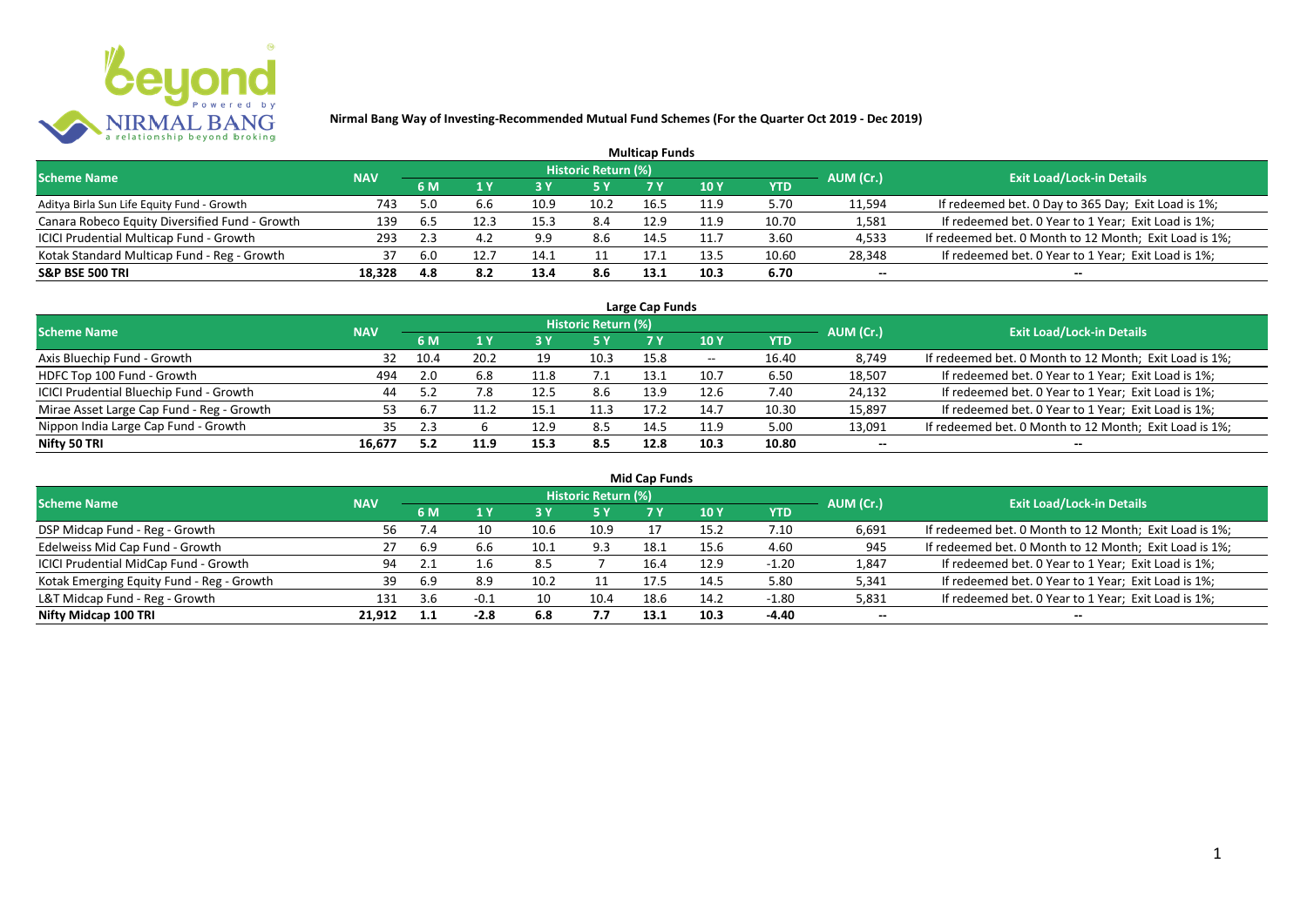

|                                                  |            |     |     |      |                            | Large & Midcap |      |      |           |                                                     |
|--------------------------------------------------|------------|-----|-----|------|----------------------------|----------------|------|------|-----------|-----------------------------------------------------|
| <b>Scheme Name</b>                               | <b>NAV</b> |     |     |      | <b>Historic Return (%)</b> |                |      |      | AUM (Cr.) | <b>Exit Load/Lock-in Details</b>                    |
|                                                  |            | 6 M |     |      | 5 Y                        |                | 10Y  | YTD  |           |                                                     |
| Canara Robeco Emerging Equities - Growth         | 95         |     | 8.4 |      | 12.2                       | 20.5           | 18.9 | 6.60 | 5,235     | If redeemed bet. 0 Year to 1 Year; Exit Load is 1%; |
| Invesco India Growth Opportunities Fund - Growth | 36         | 95  |     | 15.7 |                            | 15.6           | 12.8 | 9.90 | 1,991     | If redeemed bet. 0 Year to 1 Year; Exit Load is 1%; |
| Principal Emerging Bluechip Fund - Growth        | 106        | 5.8 | 6.5 |      |                            | 19.2           | 14.9 | 5.10 | 2,261     | If redeemed bet. 0 Year to 1 Year; Exit Load is 1%; |
| NIFTY Large Midcap 250 TRI                       | 7.272      | 4.4 |     |      | 9.5                        | 14.6           | 11.3 | 3.90 | $-$       | $- -$                                               |

| <b>Focused Funds</b>             |            |      |      |      |                     |                 |       |       |           |                                                        |  |  |  |
|----------------------------------|------------|------|------|------|---------------------|-----------------|-------|-------|-----------|--------------------------------------------------------|--|--|--|
| <b>Scheme Name</b>               | <b>NAV</b> |      |      |      | Historic Return (%) |                 |       |       | AUM (Cr.) | <b>Exit Load/Lock-in Details</b>                       |  |  |  |
|                                  |            | 6 M  |      |      | 5 Y                 |                 | 10 Y  | YTD   |           |                                                        |  |  |  |
| Axis Focused 25 Fund - Growth    | 30         | 12.2 | 17.8 | 18.6 | 12.6                | 16              | $- -$ | 13.30 | 8,800     | If redeemed bet. 0 Month to 12 Month; Exit Load is 1%; |  |  |  |
| SBI Focused Equity Fund - Growth | 151        | 7.8  | 18.4 |      | 11.8                | 15 <sup>2</sup> |       | 14.20 | 6,125     | If redeemed bet. 0 Year to 1 Year; Exit Load is 1%;    |  |  |  |
| <b>S&amp;P BSE 500 TRI</b>       | 18,328     | 4.8  |      | 13.4 | 8.6                 | 13.1            | 10.3  | 6.70  | $- -$     | $-$                                                    |  |  |  |

| <b>Small Cap Funds</b>                         |            |        |        |                     |      |                   |                                                |            |           |                                                     |  |  |  |
|------------------------------------------------|------------|--------|--------|---------------------|------|-------------------|------------------------------------------------|------------|-----------|-----------------------------------------------------|--|--|--|
| <b>Scheme Name</b>                             |            |        |        | Historic Return (%) |      |                   |                                                |            | AUM (Cr.) | <b>Exit Load/Lock-in Details</b>                    |  |  |  |
|                                                | <b>NAV</b> |        |        |                     | 5 Y  | 7 V               | 10Y                                            | <b>YTD</b> |           |                                                     |  |  |  |
| Franklin India Smaller Companies Fund - Growth | 49         | $-5.0$ | -5.7   | 3.7                 |      | 17.6              | 14.9                                           | $-6.60$    | 7,031     | If redeemed bet. 0 Year to 1 Year; Exit Load is 1%; |  |  |  |
| HDFC Small Cap Fund - Growth                   | 38         | $-7.2$ | $-9.1$ | 9.9                 |      | 14.6              | 11.8                                           | $-10.00$   | 9,137     | If redeemed bet. 0 Year to 1 Year; Exit Load is 1%; |  |  |  |
| L&T Emerging Businesses Fund - Reg - Growth    | 23         | $-2.7$ |        | 9.1                 | 10.6 | $\hspace{0.05cm}$ | $\hspace{0.1mm}-\hspace{0.1mm}-\hspace{0.1mm}$ | $-9.50$    | 6,112     | If redeemed bet. 0 Year to 1 Year; Exit Load is 1%; |  |  |  |
| SBI Small Cap Fund - Growth                    | 54         | 8.2    |        | 14.3                | 15.9 | 24                | 17.9                                           | 6.20       | 2,915     | If redeemed bet. 0 Year to 1 Year; Exit Load is 1%; |  |  |  |
| Nifty Smallcap 100 TRI                         | 6.981      | -6.4   | $-8.5$ |                     | 2.3  | 8.5               | 6.8                                            | $-10.90$   | $- -$     | --                                                  |  |  |  |

## **ELSS Schemes (Tax Saving u/s 80-C)**

| <b>Scheme Name</b>                            | <b>NAV</b> |        |      | <b>Historic Return (%)</b> |           |       |                          |       | AUM (Cr.) | <b>Exit Load/Lock-in Details</b> |
|-----------------------------------------------|------------|--------|------|----------------------------|-----------|-------|--------------------------|-------|-----------|----------------------------------|
|                                               |            | 6 M    |      |                            | <b>5Y</b> | 7 Y   | <b>10Y</b>               | YTD   |           |                                  |
| Aditya Birla Sun Life Tax Relief 96 - Growth  | 32         | 4.2    |      | 12.7                       | 10.4      | 16.3  | 11.6                     | 2.30  | 9,814     | Nil                              |
| Axis Long Term Equity Fund - Growth           | 49         | 12.1   | 17.3 | 16.8                       | 11.7      | 19.5  | $\overline{\phantom{a}}$ | 13.70 | 21,492    | Nil                              |
| IDFC Tax Advantage (ELSS) Fund - Reg - Growth | 54         | $-0.5$ | 0.6  | 11.6                       | 8.5       | 14.7  | 12.4                     | 0.00  | 2,053     | Nil                              |
| Invesco India Tax Plan - Growth               | 53         | 8.0    | 9.9  | 13.4                       | 10        | 16.1  | 13.9                     | 8.10  | 962       | Nil                              |
| Mirae Asset Tax Saver Fund - Reg - Growth     | 19         | 9.2    | 13.1 | 17.4                       | $  \,$    | $- -$ | $- -$                    | 11.80 | 2,671     | Nil                              |
| <b>S&amp;P BSE 200 TRI</b>                    | 5.953      | 5.5    | 9.6  | 14.1                       | 8.9       | 13.4  | 10.4                     | 8.10  | $- -$     | $- -$                            |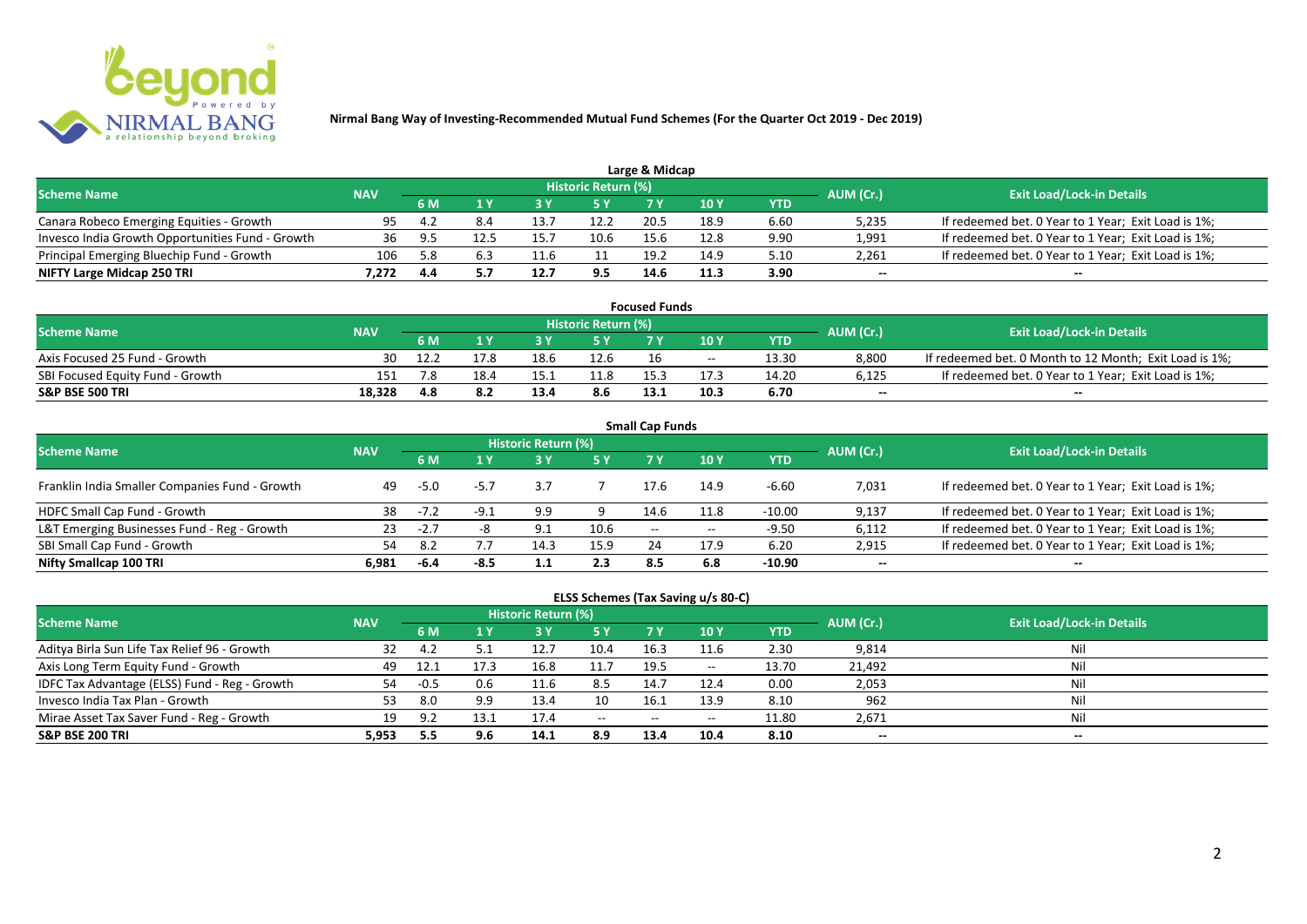

| <b>Contra/Value Fund</b>                  |            |      |      |                            |           |      |      |      |           |                                                     |  |  |  |  |
|-------------------------------------------|------------|------|------|----------------------------|-----------|------|------|------|-----------|-----------------------------------------------------|--|--|--|--|
| <b>Scheme Name</b>                        | <b>NAV</b> |      |      | <b>Historic Return (%)</b> |           |      |      |      | AUM (Cr.) | <b>Exit Load/Lock-in Details</b>                    |  |  |  |  |
|                                           |            |      |      |                            | <b>5Y</b> |      | 10 Y | YTD  |           |                                                     |  |  |  |  |
| Kotak India EQ Contra Fund - Reg - Growth | 54         |      | 10.2 | 15.2                       | 9.1       | 13.7 |      | 8.40 | 875       | If redeemed bet. 0 Year to 1 Year; Exit Load is 1%; |  |  |  |  |
| Invesco India Contra Fund - Growth        | 48         | 4.8  | 6.2  | 14.5                       | 10.6      | 16.6 | 13.2 | 4.30 | 4,486     | If redeemed bet. 0 Year to 1 Year; Exit Load is 1%; |  |  |  |  |
| UTI Value Opportunities Fund - Growth     | 63         | -6.0 | 9.1  |                            | 5.3       | 10.8 | 10.3 | 7.30 | 4,461     | If redeemed bet. 0 Year to 1 Year; Exit Load is 1%; |  |  |  |  |
| Nippon India Value Fund - Growth          | 74         |      |      |                            | -8.1      | 12.8 | 10.8 | 3.90 | 3,152     | If redeemed bet. 0 Year to 1 Year; Exit Load is 1%; |  |  |  |  |
| <b>S&amp;P BSE 500 TRI</b>                | 18.328     | 4.8  | 8.2  | 13.4                       | 8.6       | 13.1 | 10.3 | 6.70 | $- -$     | $- -$                                               |  |  |  |  |

| Sector/Thematic                                                           |            |        |        |                            |           |      |       |            |           |                                                        |  |  |  |  |
|---------------------------------------------------------------------------|------------|--------|--------|----------------------------|-----------|------|-------|------------|-----------|--------------------------------------------------------|--|--|--|--|
| Scheme Name                                                               | <b>NAV</b> |        |        | <b>Historic Return (%)</b> |           |      |       |            | AUM (Cr.) | <b>Exit Load/Lock-in Details</b>                       |  |  |  |  |
|                                                                           |            | 6 M    | 1Y     | 3 Y                        | <b>5Y</b> | 7 Y  | 10Y   | <b>YTD</b> |           |                                                        |  |  |  |  |
| Canara Robeco Consumer Trends Fund - Reg -<br>Growth                      | 42         | 12.1   | 16.7   | 16.8                       | 12.3      | 16.1 | 15    | 12.70      | 373       | If redeemed bet. 0 Year to 1 Year; Exit Load is 1%;    |  |  |  |  |
| Mirae Asset Great Consumer Fund - Growth                                  | 37         | 10.9   | 12.5   | 18                         | 12.1      | 16.6 | $- -$ | 8.20       | 931       | If redeemed bet. 0 Year to 1 Year; Exit Load is 1%;    |  |  |  |  |
| <b>ICICI Prudential Technology Fund - Growth</b>                          | 57         | $-1.5$ | 0.6    | 16.1                       | 7.6       | 17.3 | 15.8  | 1.10       | 422       | If redeemed bet. 0 Day to 15 Day; Exit Load is 1%;     |  |  |  |  |
| Nippon India Pharma Fund - Growth                                         | 148        |        | $-3.7$ | 2.2                        | 3.8       | 12.4 | 14.6  | $-1.00$    | 2,430     | If redeemed bet. 0 Year to 1 Year; Exit Load is 1%;    |  |  |  |  |
| BNP Paribas India Consumption Fund - Reg - Growth                         | 13         | 13.4   | 20.3   | $- -$                      | $- -$     | $-$  | $- -$ | 15.40      | 441       | If redeemed bet. 0 Month to 12 Month; Exit Load is 1%; |  |  |  |  |
| ICICI Prudential Banking and Financial Services Fund -<br>Retail - Growth | 68         | 4.9    | 16.1   | 15.7                       | 14        | 18.5 | 16.4  | 11.10      | 3,445     | If redeemed bet. 0 Day to 15 Day; Exit Load is 1%;     |  |  |  |  |
| <b>S&amp;P BSE 500 TRI</b>                                                | 18.328     | 4.8    | 8.2    | 13.4                       | 8.6       | 13.1 | 10.3  | 6.70       | --        | --                                                     |  |  |  |  |

| <b>Dynamic Asset Allocation Funds</b>                      |            |           |      |                            |        |                          |            |            |           |                                                          |  |  |  |
|------------------------------------------------------------|------------|-----------|------|----------------------------|--------|--------------------------|------------|------------|-----------|----------------------------------------------------------|--|--|--|
| Scheme Name                                                | <b>NAV</b> |           |      | <b>Historic Return (%)</b> |        |                          |            |            |           | <b>Exit Load/Lock-in Details</b>                         |  |  |  |
|                                                            |            | <b>6M</b> | 1 Y  | 3 Y                        | 5 Y    | <b>7Y</b>                | <b>10Y</b> | <b>YTD</b> | AUM (Cr.) |                                                          |  |  |  |
| ICICI Prudential Balanced Advantage Fund - Reg -<br>Growth | 38         | 6.5       | 11.1 | 10.3                       |        | 12.5                     | 12.1       | 9.10       | 28,287    | If redeemed bet. 0 Year to 1 Year; Exit Load is 1%;      |  |  |  |
| Invesco India Dynamic Equity Fund - Growth                 | 30         | 4.6       | 10.2 | 10.6                       | 7.8    | 12.4                     | 10.4       | 8.70       | 924       | If redeemed bet. 0 Month to 3 Month; Exit Load is 0.25%; |  |  |  |
| Nippon India Balanced Advantage Fund - Growth              | 93         |           | 8.3  | 10.9                       | 7.3    | 12.3                     | 10.7       | 6.90       | 2,495     | If redeemed bet. 0 Month to 12 Month; Exit Load is 1%;   |  |  |  |
| SBI Dynamic Asset Allocation Fund - Reg - Growth           | 14         |           | -4.1 | 10.4                       | $\sim$ | $\overline{\phantom{a}}$ | $- -$      | 4.10       | 683       | If redeemed bet. 0 Month to 12 Month; Exit Load is 1%;   |  |  |  |
| NIFTY 50 Hybrid Composite Debt 65:35 Index                 | 10,385     | 6.0       | 13   | 12.4                       | 8.7    | 11.5                     | 9.8        | 10.80      | $- -$     | $- -$                                                    |  |  |  |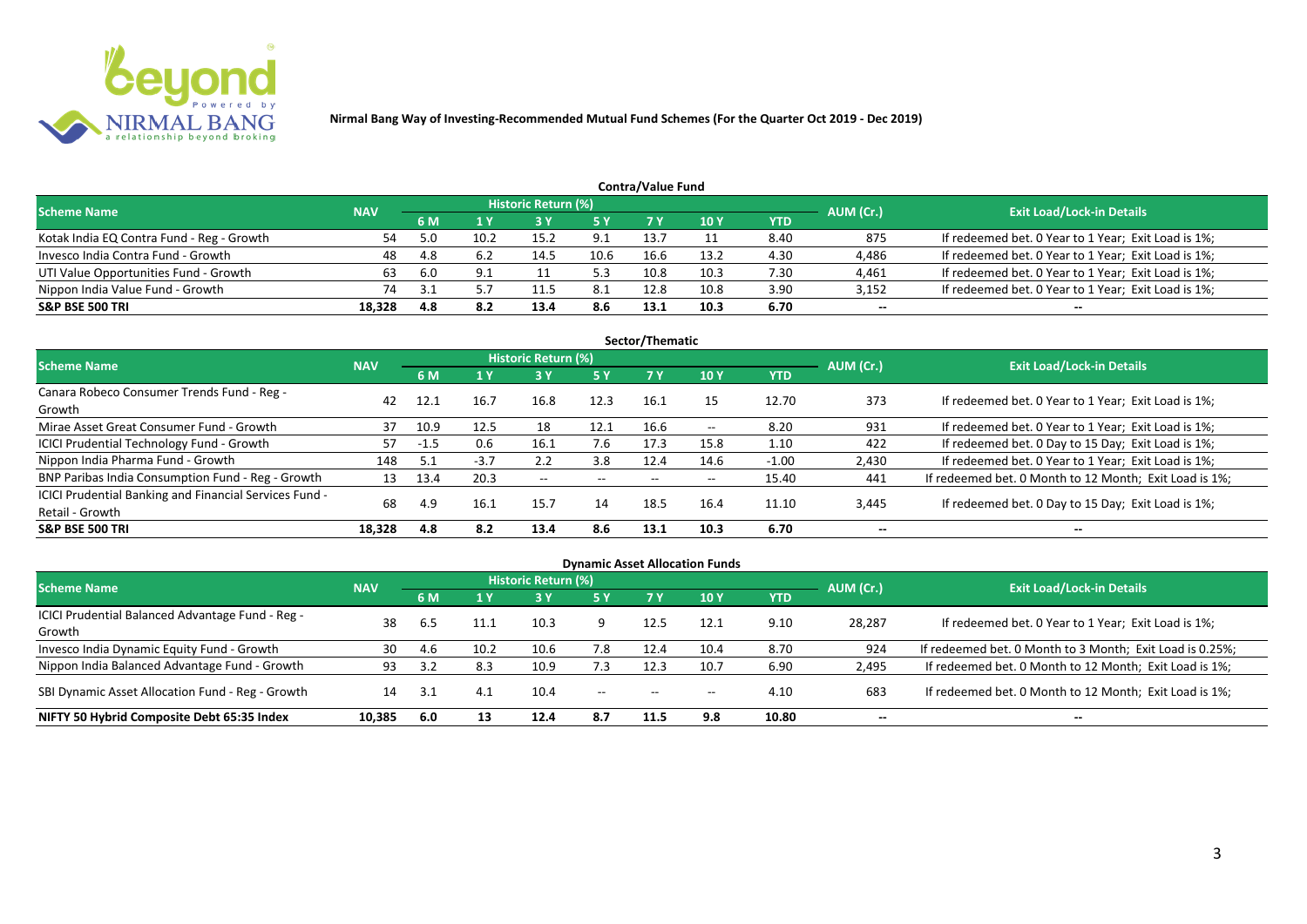

| <b>Hybrid Aggressive</b>                        |            |     |      |                            |               |       |      |            |           |                                                        |  |  |  |  |
|-------------------------------------------------|------------|-----|------|----------------------------|---------------|-------|------|------------|-----------|--------------------------------------------------------|--|--|--|--|
| <b>Scheme Name</b>                              | <b>NAV</b> |     |      | <b>Historic Return (%)</b> |               |       |      |            | AUM (Cr.) | <b>Exit Load/Lock-in Details</b>                       |  |  |  |  |
|                                                 |            | 6 M | 1 Y  | 13 Y                       | <b>5 Y</b>    | 7 Y   | 10 Y | <b>YTD</b> |           |                                                        |  |  |  |  |
| HDFC Hybrid Equity Fund - Growth                | 54         | 3.2 |      | 7.8                        | 4.6           | 10.7  | 8.5  | 5.80       | 21,087    | If redeemed bet. 0 Year to 1 Year; Exit Load is 1%;    |  |  |  |  |
| ICICI Prudential Equity & Debt Fund - Growth    | 137        | 3.9 | 6.4  | 9.9                        | 9.1           | 14.5  | 13.4 | 6.70       | 23,950    | If redeemed bet. 0 Year to 1 Year; Exit Load is 1%;    |  |  |  |  |
| Mirae Asset Hybrid - Equity Fund - Reg - Growth | 15         | 6.2 | 10.5 | 12.6                       | $\sim$ $\sim$ | $- -$ | $-$  | 9.60       | 2,809     | If redeemed bet. 0 Year to 1 Year; Exit Load is 1%;    |  |  |  |  |
| SBI Equity Hybrid Fund - Growth                 | 144        | 8.0 | 14.8 | 11.9                       | 10.3          |       |      | 12.00      | 30,907    | If redeemed bet. 0 Month to 12 Month; Exit Load is 1%; |  |  |  |  |
| Canara Robeco Equity Hybrid Fund - Growth       | 166        | b.b | 11.7 | 11.5                       | 9.4           | 13.6  | 12.5 | 10.20      | 2,607     | If redeemed bet. 0 Year to 1 Year; Exit Load is 1%;    |  |  |  |  |
| NIFTY 50 Hybrid Composite Debt 65:35 Index      | 10,385     | 6.0 | 13   | 12.4                       | 8.7           | 11.5  | 9.8  | 10.80      | $- -$     | $- -$                                                  |  |  |  |  |

| <b>Arbitrage Fund</b>                      |            |     |     |                            |     |     |  |            |           |                                                          |  |  |  |
|--------------------------------------------|------------|-----|-----|----------------------------|-----|-----|--|------------|-----------|----------------------------------------------------------|--|--|--|
| <b>Scheme Name</b>                         | <b>NAV</b> |     |     | <b>Historic Return (%)</b> |     |     |  |            | AUM (Cr.) | <b>Exit Load/Lock-in Details</b>                         |  |  |  |
|                                            |            | 1 M | M   | ና M                        | 1 V |     |  | <b>YTD</b> |           |                                                          |  |  |  |
| IDFC Arbitrage Fund - Reg - Growth         |            |     | 4.8 |                            | 6.3 | 6.3 |  | 6.40       | 10,891    | If redeemed bet. 0 Month to 1 Month; Exit Load is 0.25%; |  |  |  |
| Kotak Equity Arbitrage Fund - Reg - Growth | 28         |     |     |                            |     |     |  | 6.30       | 16,198    | If redeemed bet. 0 Day to 30 Day; Exit Load is 0.25%;    |  |  |  |
| Nippon India Arbitrage Fund - Growth       | 20.        |     |     |                            |     |     |  | 6.50       | 9,497     | If redeemed bet. 0 Month to 1 Month; Exit Load is 0.25%; |  |  |  |

| <b>Equity Saver</b>                      |            |     |     |                     |        |      |       |            |           |                                                        |  |  |  |
|------------------------------------------|------------|-----|-----|---------------------|--------|------|-------|------------|-----------|--------------------------------------------------------|--|--|--|
| <b>Scheme Name</b>                       | <b>NAV</b> |     |     | Historic Return (%) |        |      |       |            | AUM (Cr.) | <b>Exit Load/Lock-in Details</b>                       |  |  |  |
|                                          |            | 6 M |     |                     |        |      | 10Y   | <b>YTD</b> |           |                                                        |  |  |  |
| Axis Equity Saver Fund - Reg - Growth    |            |     |     | 9.2                 | $\sim$ | $-$  | $-$   | 8.00       | 805       | If redeemed bet. 0 Month to 12 Month; Exit Load is 1%; |  |  |  |
| <b>HDFC Equity Savings Fund - Growth</b> |            |     |     |                     | 7.5    | 8.9  |       | 4.90       | 4,732     | If redeemed bet. 0 Year to 1 Year; Exit Load is 1%;    |  |  |  |
| Kotak Equity Savings Fund - Reg - Growth |            |     | 8.2 | 8.6                 | 7.6    | $ -$ | $- -$ | 6.90       | 1,908     | If redeemed bet. 0 Year to 1 Year; Exit Load is 1%;    |  |  |  |
| CRISIL Hybrid 50+50 - Moderate Index*    | --         |     |     | --                  | --     | --   | $- -$ |            | $- -$     | $- -$                                                  |  |  |  |

|                                  |       |                                                                     |     |            |                                  | <b>Liquid Funds</b> |      |                 |        |               |
|----------------------------------|-------|---------------------------------------------------------------------|-----|------------|----------------------------------|---------------------|------|-----------------|--------|---------------|
| <b>Scheme Name</b>               |       | Historic Return (%)<br>Avg<br>AUM (Cr.)<br><b>NAV</b><br><b>YTM</b> |     |            | <b>Exit Load/Lock-in Details</b> |                     |      |                 |        |               |
|                                  |       | 1 W.                                                                | 2 W | 1 M        | 3M                               | 1 Y                 |      | <b>Maturity</b> |        |               |
| Axis Liquid Fund - Growth        | 2.150 |                                                                     |     |            | ა.ხ                              |                     | 5.29 | 0.09            | 30,068 | *Ref Footnote |
| IDFC Cash Fund - Reg - Growth    | 2.346 |                                                                     |     | 4.9        | 5.3                              |                     | 5.13 | 0.04            | 13,603 | *Ref Footnote |
| Kotak Liquid Fund - Reg - Growth | 3.923 | 5.4                                                                 |     |            | 5.5                              |                     | 5.29 | 0.11            | 26.459 | *Ref Footnote |
| <b>CRISIL Liquid Fund Index</b>  | $- -$ | 5.8                                                                 |     | <b>J.J</b> | 5.9                              | $- -$               | --   | $- -$           | $- -$  | $- -$         |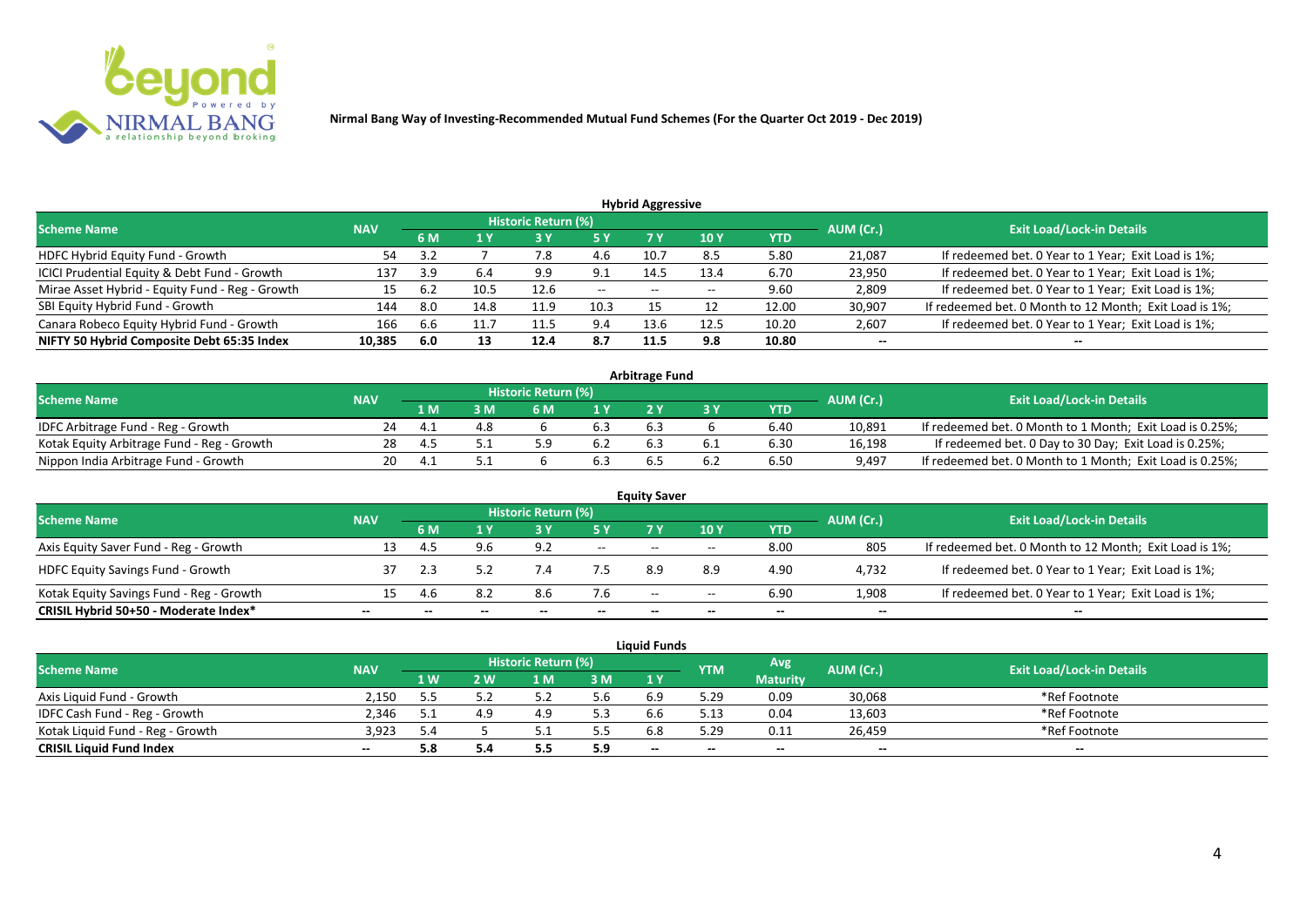

| <b>Ultra Short Fund</b>                       |            |     |     |                            |       |       |            |                 |           |                                  |  |  |  |  |
|-----------------------------------------------|------------|-----|-----|----------------------------|-------|-------|------------|-----------------|-----------|----------------------------------|--|--|--|--|
| <b>Scheme Name</b>                            | <b>NAV</b> |     |     | <b>Historic Return (%)</b> |       |       | <b>YTM</b> | Avg             | AUM (Cr.) | <b>Exit Load/Lock-in Details</b> |  |  |  |  |
|                                               |            | 1 M | : M | 6 M                        | 1 Y   | 73 Y  |            | <b>Maturity</b> |           |                                  |  |  |  |  |
| IDFC Ultra Short Term Fund - Reg - Growth     |            | b.b |     | - 8.1                      | 8.5   | $- -$ | 69.د       | 0.43            | 4,254     | Nil                              |  |  |  |  |
| Sundaram Ultra Short Term Fund - Reg - Growth | 10         | 5.5 |     | $- -$                      | $- -$ | $-$   | 9.79       | 0.44            | 317       | Nil                              |  |  |  |  |
| L&T Ultra Short Term Fund - Growth            | 32         | 6.2 | 6.7 |                            | 8.1   |       | 49.د       | 0.43            | 2,841     | Nil                              |  |  |  |  |
| <b>NIFTY Ultra Short Duration Debt Index</b>  | 3,970      | 6.7 | 6.8 | 7.8                        | 8.2   |       | $- -$      | $- -$           | $-$       | $- -$                            |  |  |  |  |

| <b>Money Market Fund</b>                                   |            |                |                                           |     |       |           |                                  |                 |        |       |  |  |  |
|------------------------------------------------------------|------------|----------------|-------------------------------------------|-----|-------|-----------|----------------------------------|-----------------|--------|-------|--|--|--|
| <b>Scheme Name</b>                                         | <b>NAV</b> |                | Historic Return (%)<br>Avg'<br><b>YTM</b> |     |       | AUM (Cr.) | <b>Exit Load/Lock-in Details</b> |                 |        |       |  |  |  |
|                                                            |            | 1 <sub>M</sub> | MК                                        | 6 M | 1Y    | -3 Y      |                                  | <b>Maturity</b> |        |       |  |  |  |
| Aditya Birla Sun Life Money Manager Fund - Reg -<br>Growth | 263        | 6.2            | 6.8                                       | 8.1 | 8.5   |           | 5.45                             | 0.32            | 10,452 | Nil   |  |  |  |
| Franklin India Savings Fund - Growth                       | 36         | 6.7            | 7.6                                       | 8.7 | 8.9   |           | 5.67                             | 0.43            | 3,571  | Nil   |  |  |  |
| Nippon India Money Market Fund - Growth                    | 2,968      | b.b            |                                           | 8.2 | 8.6   |           | 5.39                             | 0.29            | 3,549  | Nil   |  |  |  |
| <b>CRISIL Liquid Fund Index</b>                            | $- -$      | 5.5            | 5.9                                       | 6.5 | $- -$ | $- -$     | $- -$                            | $- -$           | $- -$  | $- -$ |  |  |  |

| <b>Short Term Fund</b>                          |            |      |      |                     |      |           |                |                 |           |                                  |  |  |  |
|-------------------------------------------------|------------|------|------|---------------------|------|-----------|----------------|-----------------|-----------|----------------------------------|--|--|--|
| <b>Scheme Name</b>                              | <b>NAV</b> |      |      | Historic Return (%) |      |           | <b>YTM</b>     | Avg             | AUM (Cr.) | <b>Exit Load/Lock-in Details</b> |  |  |  |
|                                                 |            | 1 M  | 3 M  | 6 M                 | 1Y   | <b>3Y</b> |                | <b>Maturity</b> |           |                                  |  |  |  |
| Axis Short Term Fund - Growth                   | 22         | 11.8 | 9.9  | 11.5                | 10.6 |           | 6.64           | 2.20            | 3,073     |                                  |  |  |  |
| HDFC Short Term Debt Fund - Growth              | 22         | 11.7 | 10.2 | 11.2                | 10.4 |           | 7.01           | 2.72            | 8,974     | Nil                              |  |  |  |
| IDFC Bond Fund - Short Term Plan - Reg - Growth | 41         | 11.8 | 10.3 | 11.3                | 10.9 |           | 6.56           | 2.06            | 10,676    | Nil                              |  |  |  |
| Kotak Bond Short Term Fund - Reg - Growth       |            | 11.0 |      | 11.3                | 10.6 |           | $^{\prime}.18$ | 3.09            | 9,949     | Ni                               |  |  |  |
| L&T Short Term Bond Fund - Reg - Growth         | 19         |      | 9.6  | 10.9                | 10.5 |           | 6.52           | 2.25            | 4,674     | Nil                              |  |  |  |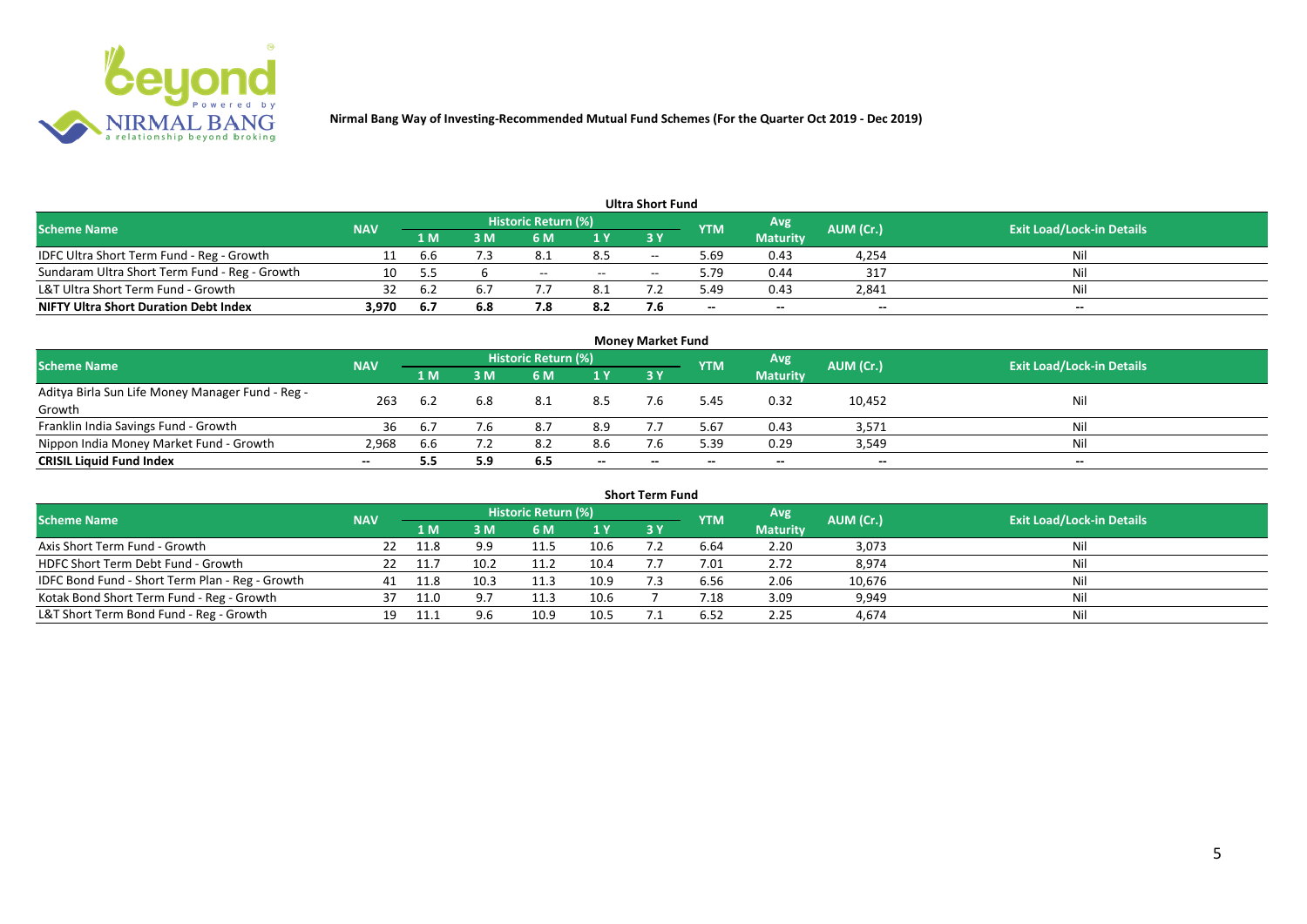

| <b>Low Duration Fund</b>                  |            |     |     |                            |     |    |            |                 |           |                                  |  |  |  |  |
|-------------------------------------------|------------|-----|-----|----------------------------|-----|----|------------|-----------------|-----------|----------------------------------|--|--|--|--|
| <b>Scheme Name</b>                        | <b>NAV</b> |     |     | <b>Historic Return (%)</b> |     |    | <b>YTM</b> | Avg             | AUM (Cr.) | <b>Exit Load/Lock-in Details</b> |  |  |  |  |
|                                           |            | 1 M | 3 M |                            | 1Y  | 3Y |            | <b>Maturity</b> |           |                                  |  |  |  |  |
| Axis Treasury Advantage Fund - Growth     | 2.206      | 7.9 |     | 0.3                        | 9.4 |    | 6.08       | 0.91            | 3,561     | Ni                               |  |  |  |  |
| Canara Robeco Savings Fund - Reg - Growth |            | 7.0 |     |                            | 8.7 |    | 5.77       | 0.66            | 1,119     | Nil                              |  |  |  |  |
| IDFC Low Duration Fund - Reg - Growth     |            | 7.8 |     | $\Omega$ $\Omega$          | 8.9 |    | 84.د       | 0.81            | 4,974     | Nil                              |  |  |  |  |

| <b>Banking &amp; PSU Bond Funds</b>            |            |      |      |                            |      |            |            |                 |           |                                  |  |  |  |
|------------------------------------------------|------------|------|------|----------------------------|------|------------|------------|-----------------|-----------|----------------------------------|--|--|--|
| <b>Scheme Name</b>                             | <b>NAV</b> |      |      | <b>Historic Return (%)</b> |      |            | <b>YTM</b> | Avg             | AUM (Cr.) | <b>Exit Load/Lock-in Details</b> |  |  |  |
|                                                |            | 1 M  |      | 6 M                        |      | <b>3 Y</b> |            | <b>Maturity</b> |           |                                  |  |  |  |
| HDFC Banking and PSU Debt Fund - Reg - Growth  | 16         | 12.7 | 10.8 |                            | 11.3 |            |            | 2.57            | 3,888     | Nil                              |  |  |  |
| Kotak Banking and PSU Debt Fund - Reg - Growth | 45         | 12.5 | 10.3 |                            |      |            |            | 4.03            | 3,068     | Nil                              |  |  |  |
| IDFC Banking & PSU Debt Fund - Reg - Growth    |            | 13.4 |      |                            |      |            | 6.79       | 3.13            | 11,210    | Nil                              |  |  |  |

| <b>Corporate Bond Funds</b>                         |            |      |     |                            |                |     |            |                 |           |                                                         |  |  |  |
|-----------------------------------------------------|------------|------|-----|----------------------------|----------------|-----|------------|-----------------|-----------|---------------------------------------------------------|--|--|--|
| <b>Scheme Name</b>                                  | <b>NAV</b> |      |     | <b>Historic Return (%)</b> |                |     | <b>YTM</b> | Avg             | AUM (Cr.) | <b>Exit Load/Lock-in Details</b>                        |  |  |  |
|                                                     |            | 1 M  | : M | 6 M                        | 1 <sup>Y</sup> | 3 Y |            | <b>Maturity</b> |           |                                                         |  |  |  |
| ICICI Prudential Corporate Bond Fund - Reg - Growth | 20         | 11.0 |     |                            | 10.4           |     | 6.87       | 2.45            | 10,587    | <b>Nil</b>                                              |  |  |  |
| L&T Triple Ace Bond Fund - Reg - Growth             | 50         | 15.8 | 8.2 |                            | 14.2           |     | 7.64       | 8.67            | 1,754     | If redeemed bet. 0 Month to 3 Month; Exit Load is 0.5%; |  |  |  |
| Kotak Corporate Bond Fund - Std - Growth            | 2,628      | 10.4 | 9.8 | 10.7                       | 10.4           |     | 6.56       | 1.40            | 3,432     | Nil                                                     |  |  |  |

|                                                   |            |       |      |                            |      | <b>Credit Risk Fund</b> |            |                 |           |                                                           |
|---------------------------------------------------|------------|-------|------|----------------------------|------|-------------------------|------------|-----------------|-----------|-----------------------------------------------------------|
| <b>Scheme Name</b>                                | <b>NAV</b> |       |      | <b>Historic Return (%)</b> |      |                         | <b>YTM</b> | Avg             | AUM (Cr.) | <b>Exit Load/Lock-in Details</b>                          |
|                                                   |            | 1 M   | 3 M  | 6 M                        | 71 Y | 3 Y                     |            | <b>Maturity</b> |           |                                                           |
| <b>ICICI Prudential Credit Risk Fund - Growth</b> | 21         | -12.7 | 10.5 | 10.1                       | 9.4  |                         | 9.53       | 1.86            | 11,364    | If redeemed bet. 0 Year to 1 Year; Exit Load is 1%;       |
| Kotak Credit Risk Fund - Reg - Growth             |            | 11.7  | 10.6 | 10.6                       | 9.4  |                         | 9.08       | 2.39            | 4,815     | If redeemed bet. 0 Year to 1 Year; Exit Load is 1%;       |
|                                                   |            |       |      |                            |      |                         |            |                 |           | If redeemed bet. 0 Month to 12 Month; Exit Load is 3%; If |
| SBI Credit Risk Fund - Growth                     |            |       | 9.5  |                            | 7.6  | - 6.5                   | 8.75       | 2.40            | 5,155     | redeemed bet. 12 Month to 24 Month; Exit Load is 1.5%; If |
|                                                   |            |       |      |                            |      |                         |            |                 |           | redeemed bet. 24 Month to 36 Month; Exit Load is 0.75%;   |